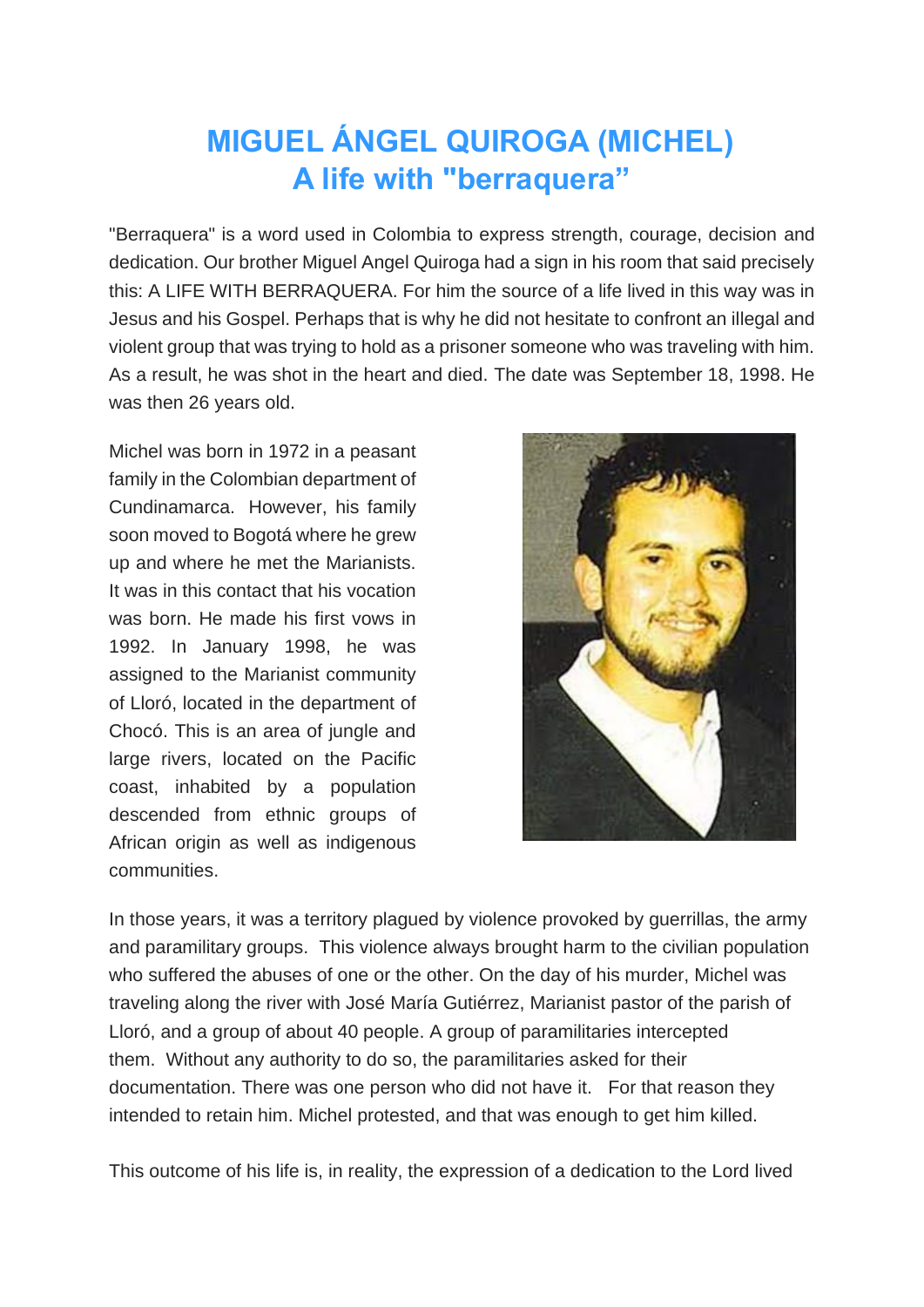with radicalism from the beginning of his journey in religious life. His intense prayer life, his joy and his dedication to the mission were very clear. What moved Michel from within, the deep desire of his heart, appears with intensity in a prayer that he personally prayed every day after communion:

 *Lord Jesus, unite your life with my life, unite my life with your life, unite our lives with the lives of others, so that I may know how to share and be a brother, and build in this world the Kingdom of God, our Father, in justice, life and liberation for the poor and oppressed, On our Marianist journey, in the footsteps of the Risen One. Amen.*



**Meeting of Colombian Marianist religious. Michel is the one in the center, at the bottom.**

Michel's presence enlightened the lives of his religious brothers as well as many others outside of the community. After his death, he continues to inspire the following of Jesus of the Colombian Marianist Family. In addition, his example continues to inspire many adolescents and young people from our works in the Region of Colombia through the so-called "Michel Groups".

The Society of Mary has asked the Bishop of Quibdó to open the diocesan phase of